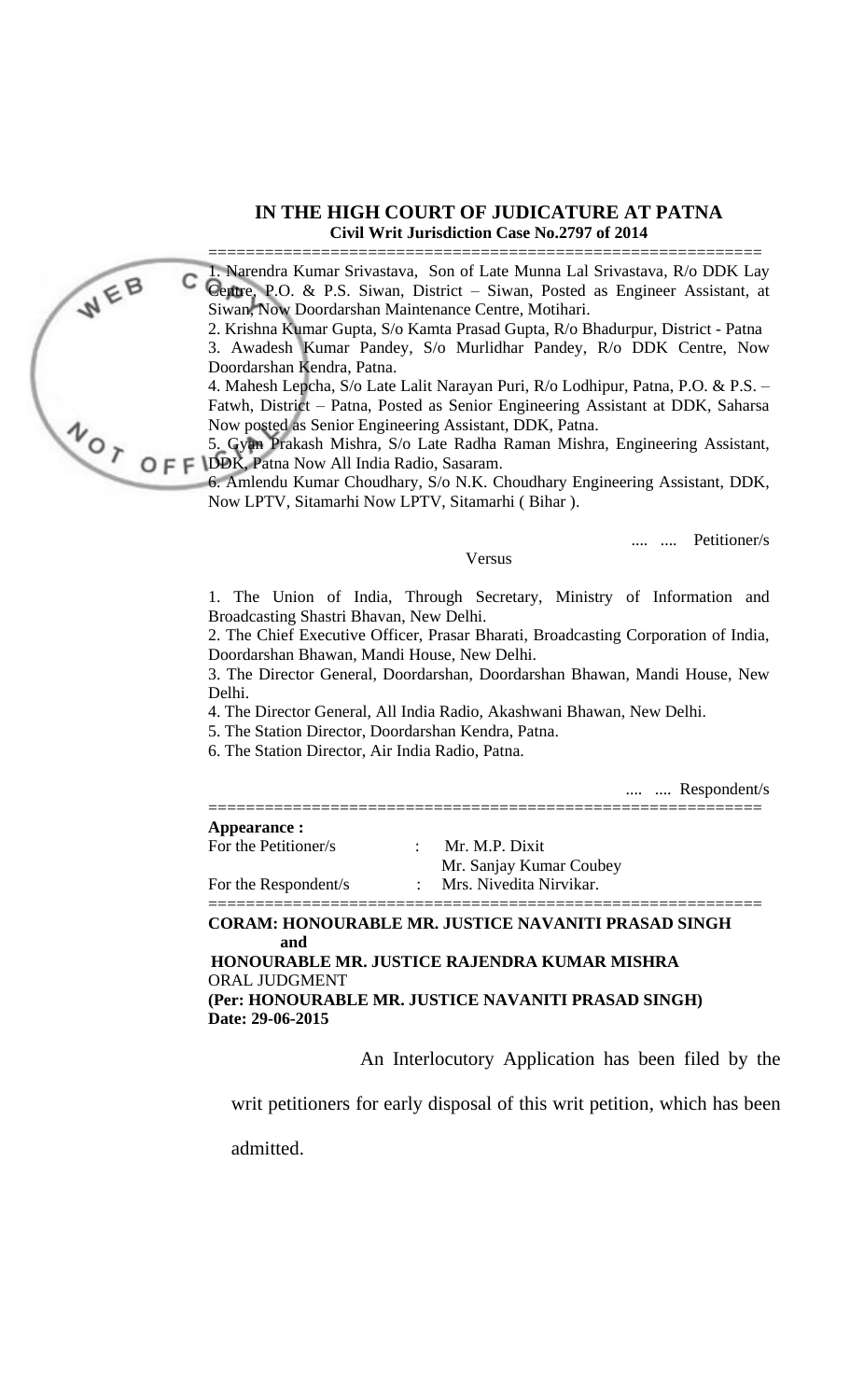**W MO** 

The grievance is that Doordarshan Authorities granted Assured Career Progression (hereinafter referred to as 'ACP') to everybody pursuant to earlier directions, as passed the order in Original Application No. 514 of 2002 by the Tribunal's Patna Bench, but, as in the case of the petitioners, no such direction was given, rather in the course of litigation the Tribunal lost site of the issues and did not decide the issue. Petitioners' case for grant of ACP remains a far cry. All their colleagues have by now been granted ACP but there being no positive order by the Tribunal in their case, they have not been granted ACP.

We have heard learned counsel for the petitioners and learned counsel for the respondents at length and instead of passing only an interim order which would serve no or little purpose, with their consent, this writ application is being disposed of at this stage itself.

It appears that once the ACP scheme became applicable to the employees of Doordarsan (Ministry of Information and Broadcasting), Doordarsan has raised various misgivings only with intention to deny ACP. They started treating various incentives and increments as promotional benefits and thus, denying the rightful claims in regard to ACP. The matter was then brought to the Tribunal by the Akashwani and Doordarshan Diploma Engineers Association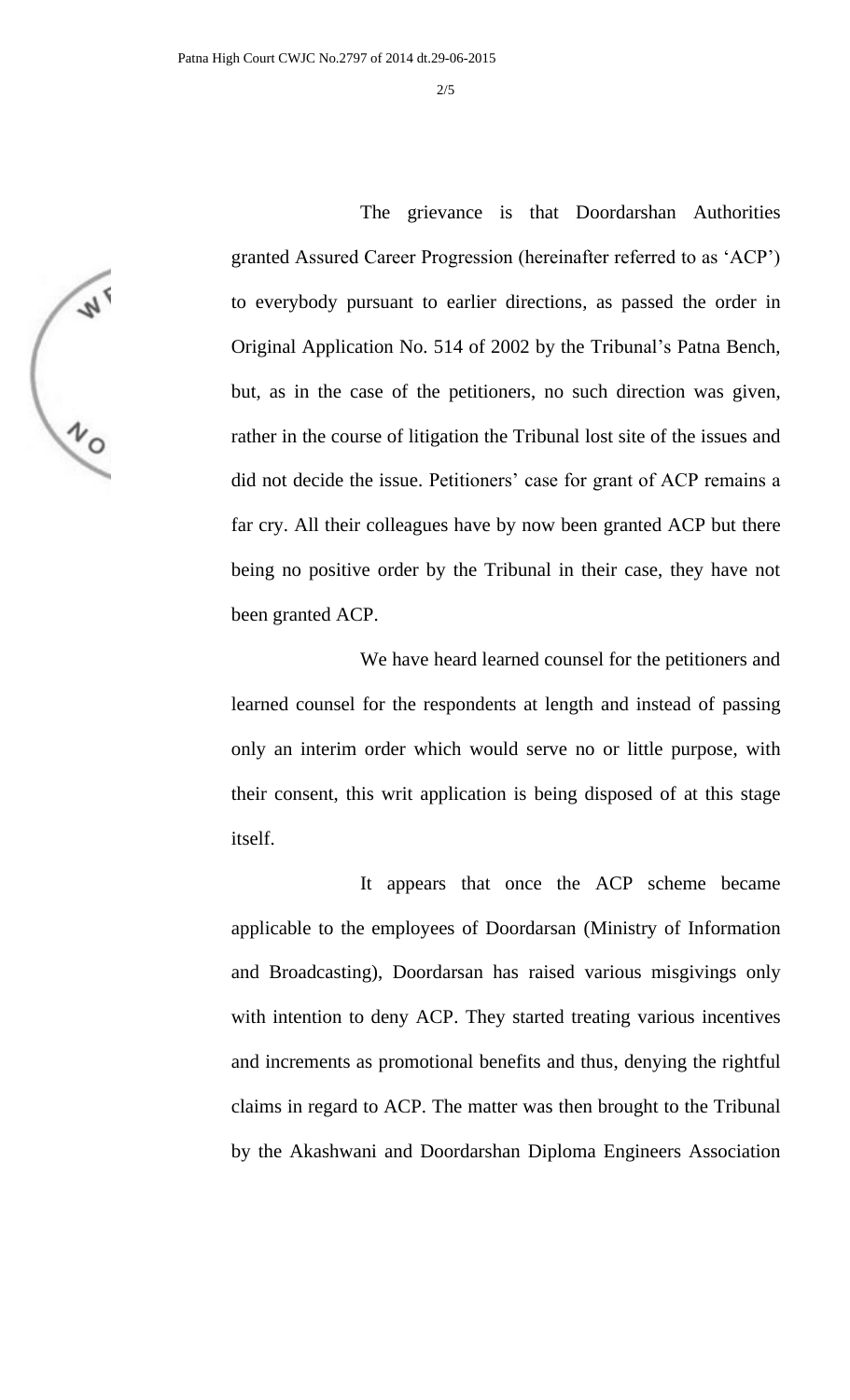through its President Brij Kishore Roy. The Tribunal having

**W** 

examined the case of the applicants, had given a finding therein and issued certain general directions. Doordarshan, being aggrieved, came to this Court in a writ petition. Substantially, the order of the Tribunal was affirmed and the writ petition was dismissed. The only change was that it was held that no sweeping directions could have been given by the Tribunal as case of each employee has to be dealt with individually upon its facts to determine their entitlement with regard to ACP. Not being satisfied, the respondents went to the Hon'ble Apex Court and their SLP was dismissed. In spite of this, the order of the Tribunal and the High Court were not being implemented. Application for initiating contempt proceeding was initiated before the Tribunal. Now, having no option, Doordarsan in purported compliance of order of the Tribunal started examining cases of individuals, but again for the old reasons, started rejecting the claims. This was again brought to the notice of the Tribunal and ultimately, Doordarsan decided to accept the directions and started implementing rightly the ACP Scheme. Curious to note that after more than three years, they then challenged the contempt proceedings and the orders passed therein before this High Court. As noted above, they had already accepted the order and had started implementing it. The High Court once again noticing the above facts in C.W.J.C. No. 1869 of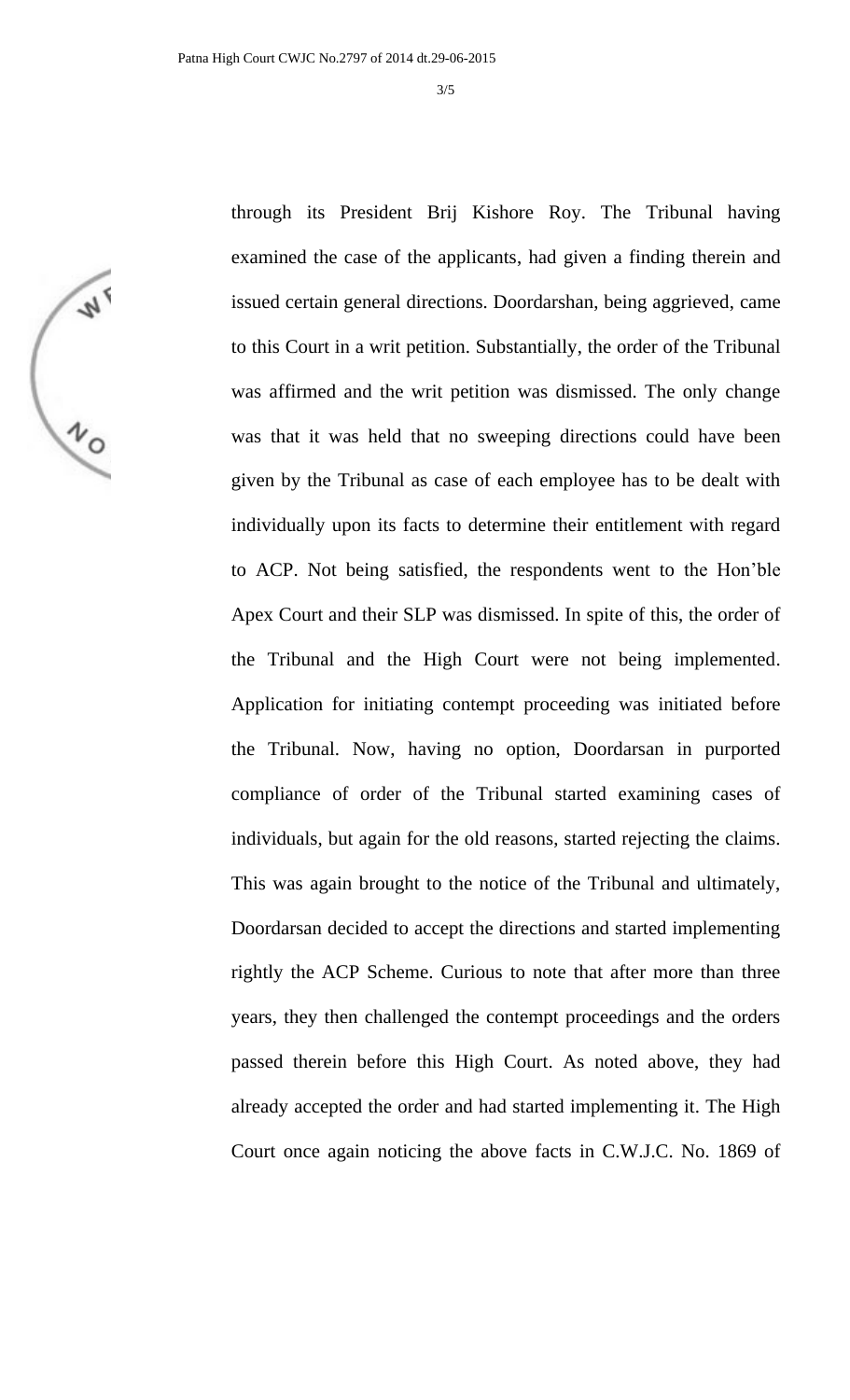2015 dismissed the writ petition by order dated 12.05.2015.

**W** 

In the present case, what happened is that the petitioners had gone to the Tribunal claiming ACP. While the Tribunal discussed every matter though all that was required was to reiterate its earlier order. It passed no operative order at all with regard to ACP. The result is that there being no order of the Tribunal, Doordarshan authorities are refusing to consider the case of the petitioners to grant ACP. We are surprised at the conduct of the Doordarshan Authorities. Once a statutory scheme is framed, then whether a person asked for a benefit thereunder or not, it becomes a statutory duty of the implementing authority to give benefit to the employees or the beneficiaries of the scheme. That is the command of law. No beneficiary has to go with a begging bowl to ask for what he is rightfully entitled to. It is only upon failure of the executive to perform its duty or when the executive disputes the entitlement, does that matter come to the Tribunal, but that does not mean that unless the Tribunal orders, the Executive can hold its hand and sit back without implementing the scheme. The attitude of Doordarshan appears to be that unless you get an order of the Tribunal to give you benefit of ACP, we shall not examine the case nor give you the benefit. A preposterous situation and total abdication of power and authority.